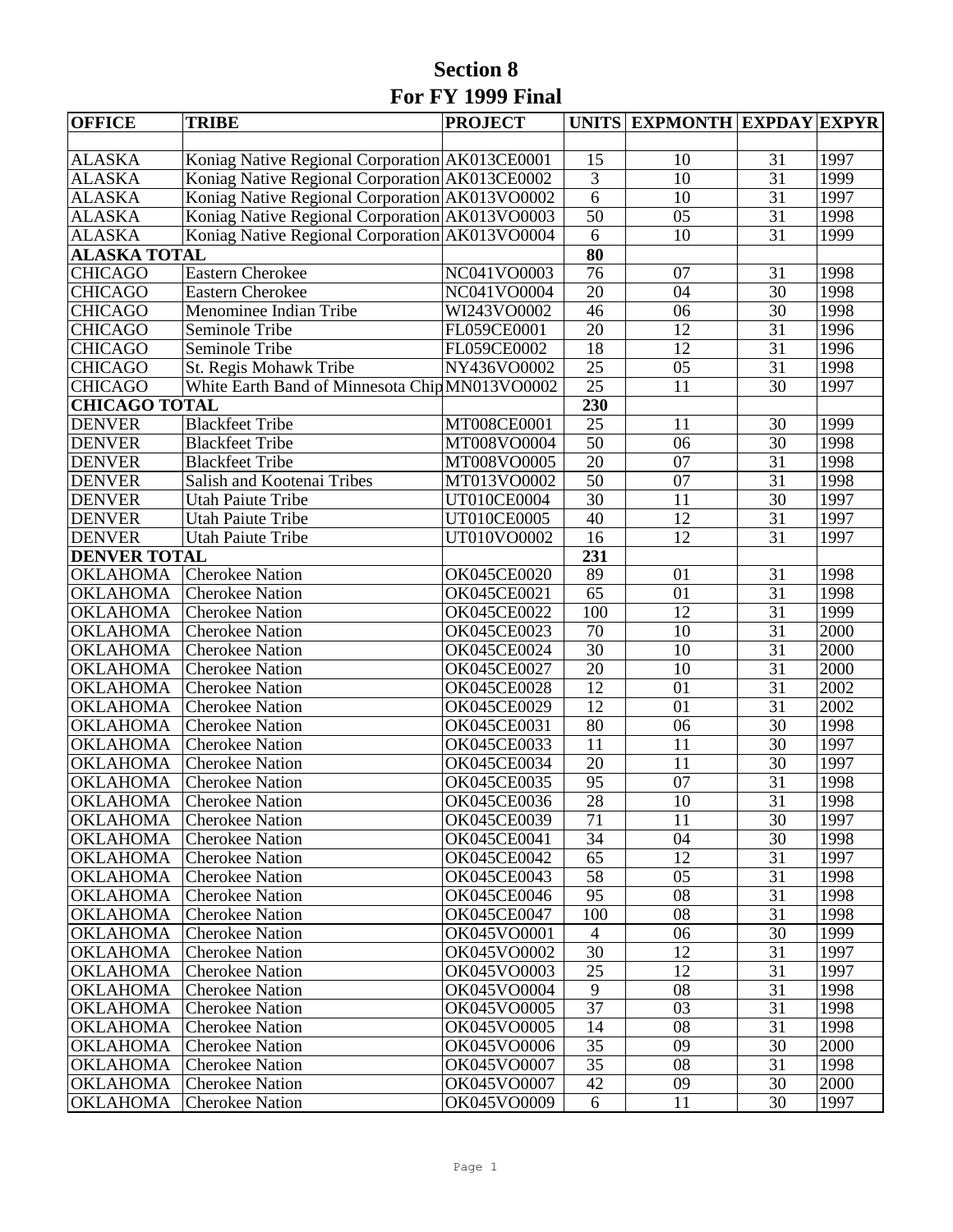## **Section 8 For FY 1999 Final**

| <b>OFFICE</b>         | <b>TRIBE</b>                        | <b>PROJECT</b>     |                          | UNITS EXPMONTH EXPDAY EXPYR |                 |      |
|-----------------------|-------------------------------------|--------------------|--------------------------|-----------------------------|-----------------|------|
|                       |                                     |                    |                          |                             |                 |      |
| <b>OKLAHOMA</b>       | <b>Cherokee Nation</b>              | OK045VO0010        | 6                        | 11                          | 30              | 1997 |
| <b>OKLAHOMA</b>       | <b>Cherokee Nation</b>              | OK045VO0011        | 48                       | 06                          | 30              | 1998 |
| <b>OKLAHOMA</b>       | <b>Cherokee Nation</b>              | OK045VO0012        | 14                       | 10                          | 31              | 1998 |
| <b>OKLAHOMA</b>       | <b>Cherokee Nation</b>              | OK045VO0013        | $\overline{5}$           | 10                          | 31              | 1998 |
| <b>OKLAHOMA</b>       | <b>Cherokee Nation</b>              | OK045VO0014        | 46                       | 12                          | 31              | 1999 |
| <b>OKLAHOMA</b>       | <b>Cherokee Nation</b>              | OK045VO0015        | 10                       | 12                          | 31              | 1999 |
| <b>OKLAHOMA</b>       | <b>Cherokee Nation</b>              | OK045VO0016        | $\overline{13}$          | 12                          | 31              | 1999 |
| <b>OKLAHOMA</b>       | <b>Cherokee Nation</b>              | OK045VO0018        | $\overline{30}$          | 08                          | 31              | 1998 |
| <b>OKLAHOMA</b>       | <b>Cherokee Nation</b>              | OK045VO0048        | 30                       | 10                          | 31              | 1998 |
| <b>OKLAHOMA</b>       | Chickasaw                           | OK047CE0021        | $\overline{12}$          | 01                          | 31              | 2002 |
| <b>OKLAHOMA</b>       | Chickasaw                           | <b>OK047CE0022</b> | 12                       | 01                          | 31              | 2002 |
| <b>OKLAHOMA</b>       | Chickasaw                           | <b>OK047CE0023</b> | 21                       | 01                          | 31              | 2003 |
| <b>OKLAHOMA</b>       | Chickasaw                           | <b>OK047CE0026</b> | 20                       | 12                          | 31              | 1997 |
| <b>OKLAHOMA</b>       | Chickasaw                           | OK047CE0031        | $\overline{5}$           | 11                          | 30              | 1997 |
| <b>OKLAHOMA</b>       | Chickasaw                           | OK047CE0033        | 82                       | 10                          | 31              | 1997 |
| <b>OKLAHOMA</b>       | Chickasaw                           | OK047CE0034        | $\overline{48}$          | 06                          | $\overline{30}$ | 1998 |
| <b>OKLAHOMA</b>       | Chickasaw                           | OK047CE0035        | 129                      | 08                          | 31              | 1998 |
| <b>OKLAHOMA</b>       | Chickasaw                           | OK047CE0036        | 15                       | 08                          | 31              | 1998 |
| <b>OKLAHOMA</b>       | Chickasaw                           | <b>OK047CE0037</b> | 40                       | 12                          | 31              | 1997 |
| <b>OKLAHOMA</b>       | Chickasaw                           | <b>OK047CE0038</b> | $\overline{362}$         | 08                          | 31              | 1998 |
| <b>OKLAHOMA</b>       | Chickasaw                           | OK047CE0039        | $\overline{\mathcal{A}}$ | 08                          | 31              | 1998 |
| <b>OKLAHOMA</b>       | Chickasaw                           | OK047VO0008        | $\overline{7}$           | $\overline{12}$             | $\overline{31}$ | 1997 |
| <b>OKLAHOMA</b>       | Chickasaw                           | OK047VO0009        | $\overline{7}$           | 12                          | 31              | 1997 |
| <b>OKLAHOMA</b>       | Chickasaw                           | OK047VO0010        | $\overline{6}$           | 12                          | 31              | 1997 |
| <b>OKLAHOMA</b>       | Chickasaw                           | OK047VO0011        | 20                       | 02                          | $\overline{28}$ | 1998 |
| <b>OKLAHOMA</b>       | Chickasaw                           | OK047VO0012        | 5                        | 11                          | $\overline{30}$ | 1997 |
| <b>OKLAHOMA</b>       | Chickasaw                           | OK047VO0013        | $\overline{4}$           | 11                          | 30              | 1997 |
| <b>OKLAHOMA</b>       | Chickasaw                           | OK047VO0014        | $\overline{4}$           | 11                          | 30              | 1997 |
| <b>OKLAHOMA</b>       | Chickasaw                           | OK047VO0015        | $\overline{3}$           | 11                          | $\overline{30}$ | 1997 |
| <b>OKLAHOMA</b>       | Chickasaw                           | OK047VO0016        | $\overline{5}$           | 11                          | 30              | 1997 |
| <b>OKLAHOMA</b>       | Chickasaw                           | OK047VO0017        | $\overline{63}$          | $\overline{06}$             | $\overline{30}$ | 1998 |
| <b>OKLAHOMA</b>       | Chickasaw                           | OK047VO0018        | 60                       | $\overline{06}$             | $\overline{30}$ | 1998 |
| <b>OKLAHOMA</b>       | <b>Choctaw Nation</b>               | <b>OK049CE0006</b> | 25                       | 08                          | 31              | 1998 |
| <b>OKLAHOMA</b>       | <b>Choctaw Nation</b>               | <b>OK049CE0009</b> | 14                       | $\overline{02}$             | $\overline{28}$ | 2002 |
| <b>OKLAHOMA</b>       | <b>Choctaw Nation</b>               | <b>OK049CE0010</b> | $\overline{10}$          | $\overline{02}$             | $\overline{28}$ | 2002 |
| <b>OKLAHOMA</b>       | Choctaw Nation                      | OK049CE0011        | 96                       | 11                          | 30              | 1997 |
| <b>OKLAHOMA</b>       | <b>Choctaw Nation</b>               | OK049CE0012        | 168                      | 09                          | 30              | 1998 |
| <b>OKLAHOMA</b>       | <b>Choctaw Nation</b>               | OK049V00010        | 61                       | 06                          | 30              | 1998 |
| <b>OKLAHOMA</b>       | <b>Choctaw Nation</b>               | OK049VO0006        | 10                       | 11                          | 30              | 1997 |
| <b>OKLAHOMA</b>       | <b>Choctaw Nation</b>               | OK049VO0007        | 20                       | 11                          | 30              | 1997 |
| <b>OKLAHOMA</b>       | <b>Choctaw Nation</b>               | OK049VO0008        | 10                       | 11                          | 30              | 1997 |
| <b>OKLAHOMA</b>       | <b>Choctaw Nation</b>               | OK049VO0009        | 25                       | 02                          | 28              | 1998 |
| <b>OKLAHOMA</b>       | Delaware Tribe of Indians (Eastern) | <b>OK144CE0005</b> | 10                       | 09                          | 30              | 1998 |
| <b>OKLAHOMA</b>       | Delaware Tribe of Indians (Eastern) | <b>OK144CE0006</b> | 50                       | 07                          | 31              | 1998 |
| <b>OKLAHOMA</b>       | Delaware Tribe of Indians (Eastern) | <b>OK144CE0007</b> | 50                       | 10                          | 31              | 1997 |
| <b>OKLAHOMA</b>       | Peoria Tribe                        | <b>OK143CE0003</b> | 20                       | 09                          | 30              | 1998 |
| <b>OKLAHOMA</b>       | Peoria Tribe                        | <b>OK143CE0004</b> | 30                       | 09                          | 30              | 1998 |
| <b>OKLAHOMA</b>       | Peoria Tribe                        | OK143VO0001        | 10                       | 06                          | 30              | 1998 |
| <b>OKLAHOMA</b>       | <b>Seminole Nation</b>              | <b>OK093CE0002</b> | 150                      | 09                          | 30              | 1998 |
| <b>OKLAHOMA TOTAL</b> |                                     |                    | 3187                     |                             |                 |      |
| <b>PHOENIX</b>        | Karuk                               | CA134VO0001        | 12                       | 08                          | 31              | 1997 |